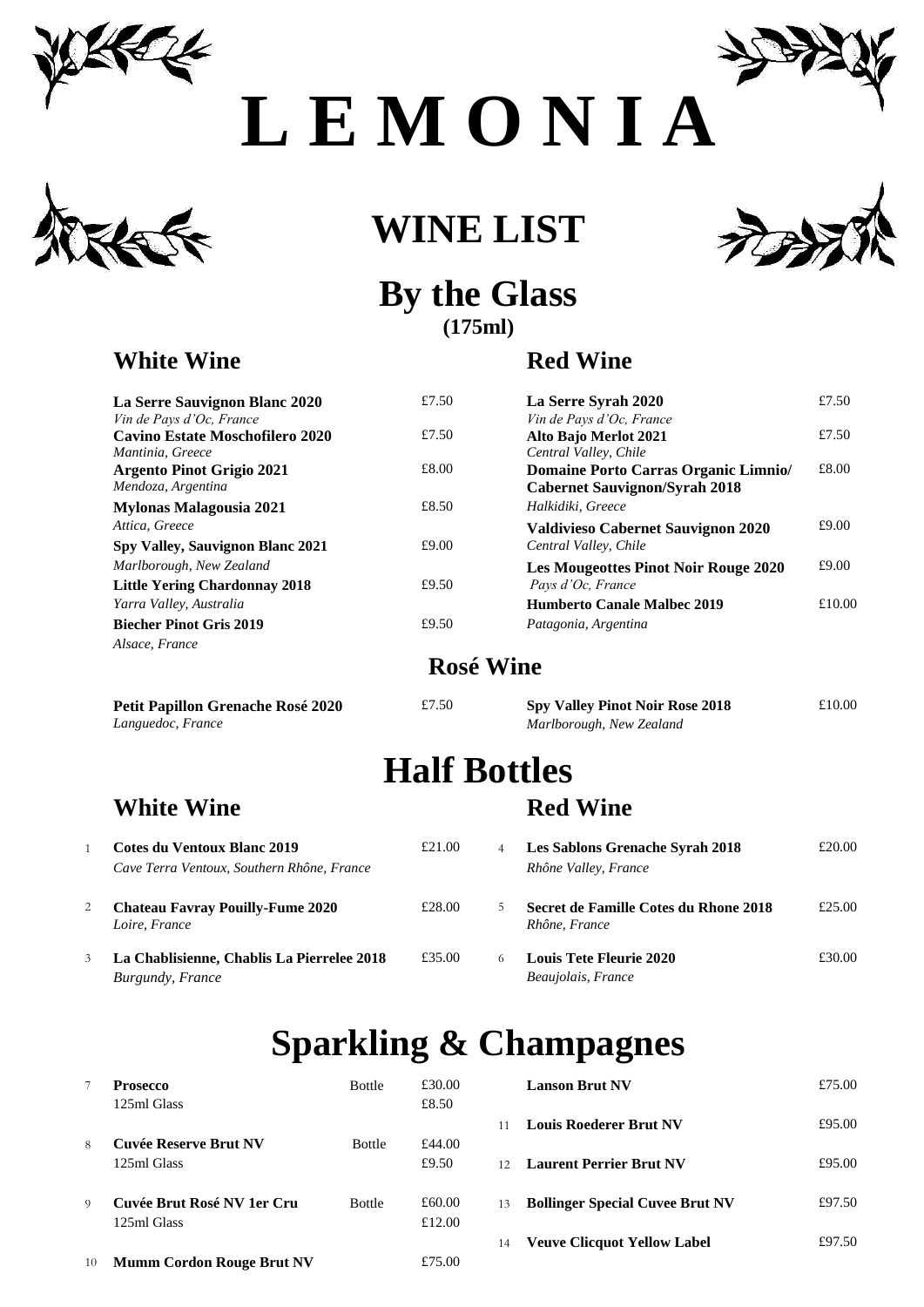

## **White Wine**



| 15 | La Serre Sauvignon Blanc 2020<br>Vin de Pays d'Oc, France                                                   | 75c1 | £26.75 | 31 | <b>Tremito Grillo Sicilia DOC 2019</b><br>Sicilia, Italy                                            | £25.00 |
|----|-------------------------------------------------------------------------------------------------------------|------|--------|----|-----------------------------------------------------------------------------------------------------|--------|
| 16 | <b>Viognier Leduc 2020</b><br>Vin de Pays d'Oc, France                                                      |      | £27.75 | 32 | <b>Statua Pinot Grigio Sicilia IGT 2021</b><br>Sicily, Italy                                        | £26.50 |
| 17 | <b>Petit Papillon Grenache Blanc 2020</b><br>Arzens, Framce                                                 |      | £30.00 | 33 | Amoterra Trebbiano d'Abruuzzo Organic<br>2020<br>Abruzzo, Italy                                     | £27.50 |
| 18 | Mas Puech Picpoul de Pinet 2021<br>Coteaux du Languedoc, France                                             |      | £31.50 | 34 | Folli and Benato, Gavi 2020                                                                         | £35.00 |
| 19 | Domaine Lafage Cadireta Chardonnay 2020                                                                     |      | £32.50 |    | Piedmont, Italy                                                                                     |        |
| 20 | Languedoc, France<br><b>Touraine Sauvignon Blanc 'Les Nuages' 2020</b>                                      |      | £35.00 | 35 | <b>Conde Villar Vinho Verde Branco 2020</b><br>Vinho Verde, Portugal                                | £30.00 |
|    | Loire Valley, France                                                                                        |      |        | 36 | Kleine Rust Chenin Blanc Sauvignon 2021<br>Stellenbosch, South Africa                               | £33.00 |
| 21 | <b>St Cosme Little James Basket Press</b><br><b>Sauvignon Blanc/Viognier 2020</b><br>Southern Rhone, France |      | £35.00 | 37 | <b>Stellenrust Chenin Blanc 2021</b><br>Stellenbosch, South Africa                                  | £35.00 |
| 22 | <b>Biecher Riesling 2020</b><br>Alsace, France                                                              |      | £37.50 | 38 | <b>Spier Creative Block 2 Sauvignon Blanc</b><br><b>Semillon 2021</b><br>Western Cape, South Africa | £40.00 |
| 23 | <b>Francis Blanchet Pouilly Fume Calcite 2018</b><br>Loire, France                                          |      | £43.50 | 39 | <b>Tilia Chardonnay 2021</b>                                                                        | £29.50 |
| 24 | <b>Macon Villages Fichet 'Crepillonne' 2020</b><br><b>Burgundy</b> , France                                 |      | £43.50 | 40 | Mendoza, Argentina<br><b>Argento Pinot Grigio 2021</b>                                              | £30.00 |
| 25 | Vincent Wengier, Bourgogne Aligoté 2020<br>Bourgogne, France                                                |      | £44.00 | 41 | Mendoza, Argentina<br><b>Valdivieso Sauvignon Blanc 2021</b>                                        | £35.00 |
| 26 | Domaine de Vauroux Chablis 2019<br><b>Burgundy</b> , France                                                 |      | £55.00 | 42 | Lontue, Chile<br>Xanadu Exmoor Sauvignon Blanc Semillon                                             | £34.00 |
| 27 | <b>Sancerre 2020</b><br>Domaine de la Chezatte, France                                                      |      | £55.00 |    | 2019<br>Margaret River, Australia                                                                   |        |
| 28 | <b>Pouilly Fuissé Domaine Trouillet 2018</b><br>Mâconnais, Burgundy, France                                 |      | £60.00 | 43 | <b>Little Yering Chardonnay 2018</b><br>Yarra Valley, Australia                                     | £35.00 |
| 29 | Domingo Martin, Albarino 2020<br>Rias Baixas, Spain                                                         |      | £33.00 | 44 | Spy Valley, Sauvignon Blanc 2021<br>Marlborough, New Zealand                                        | £35.00 |
| 30 | Sierra Cantabria Rioja 2020<br>Rioja, Spain                                                                 |      | £35.00 | 45 | <b>Black Cottage, Sauvignon Blanc 2021</b><br>Marlborough, New Zealand                              | £37.50 |

| La Serre Sauvignon Blanc 2020<br>Vin de Pays d'Oc, France                      | 75c1 | £26.75 | 31 | <b>Tremito Grillo Sicilia DOC 2019</b><br>Sicilia, Italy                                            | £25.00 |
|--------------------------------------------------------------------------------|------|--------|----|-----------------------------------------------------------------------------------------------------|--------|
| Viognier Leduc 2020<br>Vin de Pays d'Oc, France                                |      | £27.75 | 32 | <b>Statua Pinot Grigio Sicilia IGT 2021</b><br>Sicily, Italy                                        | £26.50 |
| <b>Petit Papillon Grenache Blanc 2020</b><br>Arzens, Framce                    |      | £30.00 | 33 | Amoterra Trebbiano d'Abruuzzo Organic<br>2020                                                       | £27.50 |
| <b>Mas Puech Picpoul de Pinet 2021</b><br>Coteaux du Languedoc, France         |      | £31.50 | 34 | Abruzzo, Italy<br><b>Folli and Benato, Gavi 2020</b>                                                | £35.00 |
| Domaine Lafage Cadireta Chardonnay 2020<br>Languedoc, France                   |      | £32.50 | 35 | Piedmont, Italy<br><b>Conde Villar Vinho Verde Branco 2020</b>                                      | £30.00 |
| Touraine Sauvignon Blanc 'Les Nuages' 2020<br>Loire Valley, France             |      | £35.00 | 36 | Vinho Verde, Portugal<br>Kleine Rust Chenin Blanc Sauvignon 2021                                    | £33.00 |
| <b>St Cosme Little James Basket Press</b>                                      |      | £35.00 |    | Stellenbosch, South Africa                                                                          |        |
| <b>Sauvignon Blanc/Viognier 2020</b><br>Southern Rhone, France                 |      |        | 37 | <b>Stellenrust Chenin Blanc 2021</b><br>Stellenbosch, South Africa                                  | £35.00 |
| <b>Biecher Riesling 2020</b><br>Alsace, France                                 |      | £37.50 | 38 | <b>Spier Creative Block 2 Sauvignon Blanc</b><br><b>Semillon 2021</b><br>Western Cape, South Africa | £40.00 |
| <b>Francis Blanchet Pouilly Fume Calcite 2018</b><br>Loire, France             |      | £43.50 | 39 | Tilia Chardonnay 2021                                                                               | £29.50 |
| <b>Macon Villages Fichet 'Crepillonne' 2020</b><br><b>Burgundy, France</b>     |      | £43.50 | 40 | Mendoza, Argentina<br><b>Argento Pinot Grigio 2021</b>                                              | £30.00 |
| Vincent Wengier, Bourgogne Aligoté 2020<br>Bourgogne, France                   |      | £44.00 | 41 | Mendoza, Argentina<br><b>Valdivieso Sauvignon Blanc 2021</b>                                        | £35.00 |
| Domaine de Vauroux Chablis 2019                                                |      | £55.00 |    | Lontue, Chile                                                                                       |        |
| Burgundy, France<br><b>Sancerre 2020</b>                                       |      | £55.00 | 42 | Xanadu Exmoor Sauvignon Blanc Semillon<br>2019<br>Margaret River, Australia                         | £34.00 |
| Domaine de la Chezatte, France<br><b>Pouilly Fuissé Domaine Trouillet 2018</b> |      | £60.00 | 43 | <b>Little Yering Chardonnay 2018</b>                                                                | £35.00 |
| Mâconnais, Burgundy, France                                                    |      |        |    | Yarra Valley, Australia                                                                             |        |
| Domingo Martin, Albarino 2020<br>Rias Baixas, Spain                            |      | £33.00 | 44 | <b>Spy Valley, Sauvignon Blanc 2021</b><br>Marlborough, New Zealand                                 | £35.00 |
| Sierra Cantabria Rioja 2020<br>Rioja, Spain                                    |      | £35.00 | 45 | <b>Black Cottage, Sauvignon Blanc 2021</b><br>Marlborough, New Zealand                              | £37.50 |

## **Rosé Wine**

| 46 | Pinot Grigio Blush delle Venezie 2019<br>Venice, Italy                  | £26.50 |    | Principessa Rosa Agiorgitiko 2020<br>Corinthia, Greece                                         | £27.75 |
|----|-------------------------------------------------------------------------|--------|----|------------------------------------------------------------------------------------------------|--------|
| 47 | Petit Papillon Grenache Rosé 2020<br>Languedoc, France                  | £27.50 | 49 | <b>Chateau Saint Roux Friponne Organic</b><br>Rose de Pays des Maures 2020<br>Provence, France | £33.00 |
| 48 | <b>Filarino Sangiovese Rosato Rubicone IGT</b><br>Emilia Romagna, Italy | £27.50 | 50 | Domaine de la Pastoure Rosé 2020<br>Cotes de Provence, France                                  | £36.00 |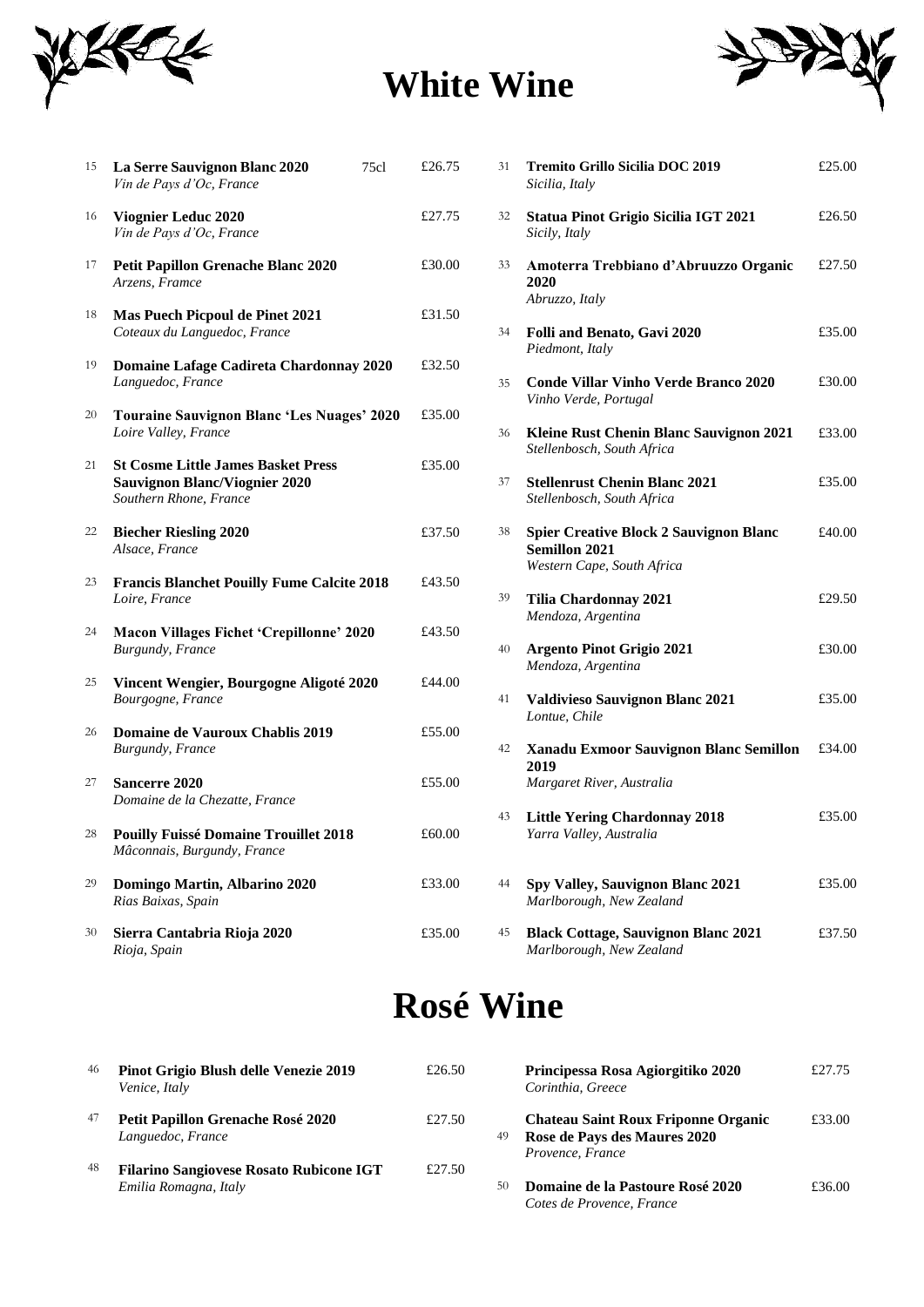

# **Red Wine**



| 73     | La Serre Syrah 2020<br>75cl                                                           | £26.75 | 89  | Letras Minusculas Rioja 2018<br>Rioja, Spain                                              | £45.00 |
|--------|---------------------------------------------------------------------------------------|--------|-----|-------------------------------------------------------------------------------------------|--------|
|        | Vin de Pays d'Oc, France                                                              |        |     |                                                                                           |        |
| 74     | <b>Le Versant Merlot 2019</b>                                                         | £27.50 | 90  | <b>Trossos del Priorat 90 Minuts 2018</b><br>Priorat, Spain                               | £55.00 |
| 75     | Languedoc, France<br>Cotes du Rhône, Hubert and Fils 2020<br>Rhône Valley, France     | £29.75 | 91  | Caruso Minini Terre di Giumara Nerello<br><b>Mascalese Frappato 2020</b><br>Sicily, Italy | £28.00 |
| 76     | <b>Les Mougeottes Pinot Noir Rouge 2020</b><br>Pays d'Orc, France                     | £30.00 | 92  | <b>Russolo Massarac Merlot 2018</b><br>Friuli-Venezia Giulia, Italy                       | £32.50 |
| 77     | <b>Les Nuages Pinot Noir Rouge 2020</b><br>Pays d'Oc, France                          | £30.00 | 93  | Salcheto Chianti Biskero Organic 2020<br>Tuscany, Italy                                   | £35.00 |
| 78     | <b>Little James' Basket Press Grenache</b><br>2021<br>Southern Rhône, France          | £32.50 | 94  | Naturalmente Bio Nero D'Avola Sicilia<br>2019<br>Sicily, Italy                            | £36.00 |
| 79     | La Croix Rouge Grenache Merlot 2020<br>Vin de Pays d'Oc, France                       | £32.50 | 95  | Kleine Rust Fairtrade Pinotage Shiraz<br>2019<br>Stellenbosch, South Africa               | £32.00 |
| $80\,$ | Fleurie, Cave De Fleurie 2020<br>Beaujolais, France                                   | £35.00 | 96  | Kumusha Cabernet Sauvignon 2021<br>Breedekloof, South Africa                              | £35.00 |
| 81     | <b>Chateau Coupe-Roses Bastide Minervois</b><br>2019<br>Minervois, France             | £35.00 | 97  | <b>Thelema Shiraz 2017</b><br>Stellenbosch, South Africa                                  | £50.00 |
| 82     | <b>Lurton La Reserve De Lucien 2017</b><br>Bordeaux, France                           | £39.00 | 98  | <b>Argento Seleccion Malbec 2020</b><br>Mendoza, Argentina                                | £31.00 |
| 83     | Alain Jaume Haut de Brun Cotes du<br>Rhône Organic 2019                               | £40.00 | 99  | <b>Catena Malbec 2019</b><br>Mendoza, Argentina                                           | £50.00 |
|        | Rhône Valley, France                                                                  |        | 100 | Alto Bajo Merlot 2021<br>Central Valley, Chile                                            | £26.00 |
| 84     | <b>Chateau Chereau Lussac St-Emilion 2016</b><br>Bordeaux, France                     | £47.50 | 101 | Leyda Reserva Merlot 2020<br>Central Valley, Chile                                        | £29.00 |
| 85     | Domaine de la Madone Beaujolais<br><b>Villages Organic 2020</b><br>Beaujolais, France | £50.00 | 102 | Valdivieso Cabernet Sauvignon 2020<br>Central Valley, Chile                               | £33.00 |
| 86     | <b>Chateauneuf du Pape Vieux Chevalier</b><br>2018                                    | £75.00 | 103 | <b>Bonterra Organic Merlot 2017</b><br>California, USA                                    | £42.00 |
| 87     | Rhone Valley, France<br><b>Chateau Tour Pibran 2015</b><br>Pauillac, Bordeaux, France | £85.00 | 104 | <b>Little Yering Shiraz 2018</b><br>Victoria, Australia                                   | £37.50 |
| 88     | <b>Joseph Drouhin Givry Pinot Noir 2019</b>                                           | £85.00 | 105 | Xanadu Exmoor Cabernet Sauvignon 2018<br>Margaret River, Australia                        | £40.00 |
|        | Givry, France                                                                         |        | 106 | <b>Car Volley Dinot Nois 2010</b>                                                         | 0.4500 |

| La Serre Syrah 2020<br>75cl                                                           | £26.75 | 89  | Letras Minusculas Rioja 2018<br>Rioja, Spain                                              | £45.00 |
|---------------------------------------------------------------------------------------|--------|-----|-------------------------------------------------------------------------------------------|--------|
| Vin de Pays d'Oc, France<br><b>Le Versant Merlot 2019</b>                             | £27.50 | 90  | <b>Trossos del Priorat 90 Minuts 2018</b><br>Priorat, Spain                               | £55.00 |
| Languedoc, France<br>Cotes du Rhône, Hubert and Fils 2020<br>Rhône Valley, France     | £29.75 | 91  | Caruso Minini Terre di Giumara Nerello<br><b>Mascalese Frappato 2020</b><br>Sicily, Italy | £28.00 |
| <b>Les Mougeottes Pinot Noir Rouge 2020</b><br>Pays d'Orc, France                     | £30.00 | 92  | <b>Russolo Massarac Merlot 2018</b><br>Friuli-Venezia Giulia, Italy                       | £32.50 |
| <b>Les Nuages Pinot Noir Rouge 2020</b><br>Pays d'Oc, France                          | £30.00 | 93  | Salcheto Chianti Biskero Organic 2020<br>Tuscany, Italy                                   | £35.00 |
| <b>Little James' Basket Press Grenache</b><br>2021<br>Southern Rhône, France          | £32.50 | 94  | Naturalmente Bio Nero D'Avola Sicilia<br>2019<br>Sicily, Italy                            | £36.00 |
| La Croix Rouge Grenache Merlot 2020<br>Vin de Pays d'Oc, France                       | £32.50 | 95  | Kleine Rust Fairtrade Pinotage Shiraz<br>2019<br>Stellenbosch, South Africa               | £32.00 |
| <b>Fleurie, Cave De Fleurie 2020</b><br>Beaujolais, France                            | £35.00 | 96  | Kumusha Cabernet Sauvignon 2021<br>Breedekloof, South Africa                              | £35.00 |
| <b>Chateau Coupe-Roses Bastide Minervois</b><br>2019                                  | £35.00 | 97  | <b>Thelema Shiraz 2017</b><br>Stellenbosch, South Africa                                  | £50.00 |
| Minervois, France<br><b>Lurton La Reserve De Lucien 2017</b><br>Bordeaux, France      | £39.00 | 98  | <b>Argento Seleccion Malbec 2020</b><br>Mendoza, Argentina                                | £31.00 |
| Alain Jaume Haut de Brun Cotes du<br><b>Rhône Organic 2019</b>                        | £40.00 | 99  | <b>Catena Malbec 2019</b><br>Mendoza, Argentina                                           | £50.00 |
| Rhône Valley, France                                                                  | £47.50 | 100 | Alto Bajo Merlot 2021<br>Central Valley, Chile                                            | £26.00 |
| <b>Chateau Chereau Lussac St-Emilion 2016</b><br>Bordeaux, France                     |        | 101 | Leyda Reserva Merlot 2020<br>Central Valley, Chile                                        | £29.00 |
| Domaine de la Madone Beaujolais<br><b>Villages Organic 2020</b><br>Beaujolais, France | £50.00 | 102 | <b>Valdivieso Cabernet Sauvignon 2020</b><br>Central Valley, Chile                        | £33.00 |
| <b>Chateauneuf du Pape Vieux Chevalier</b><br>2018<br>Rhone Valley, France            | £75.00 | 103 | <b>Bonterra Organic Merlot 2017</b><br>California, USA                                    | £42.00 |
| <b>Chateau Tour Pibran 2015</b><br>Pauillac, Bordeaux, France                         | £85.00 | 104 | <b>Little Yering Shiraz 2018</b><br>Victoria, Australia                                   | £37.50 |
| <b>Joseph Drouhin Givry Pinot Noir 2019</b><br>Givry, France                          | £85.00 | 105 | Xanadu Exmoor Cabernet Sauvignon 2018<br>Margaret River, Australia                        | £40.00 |
|                                                                                       |        | 106 | <b>Spy Valley Pinot Noir 2019</b><br>Marlborough, New Zealand                             | £45.00 |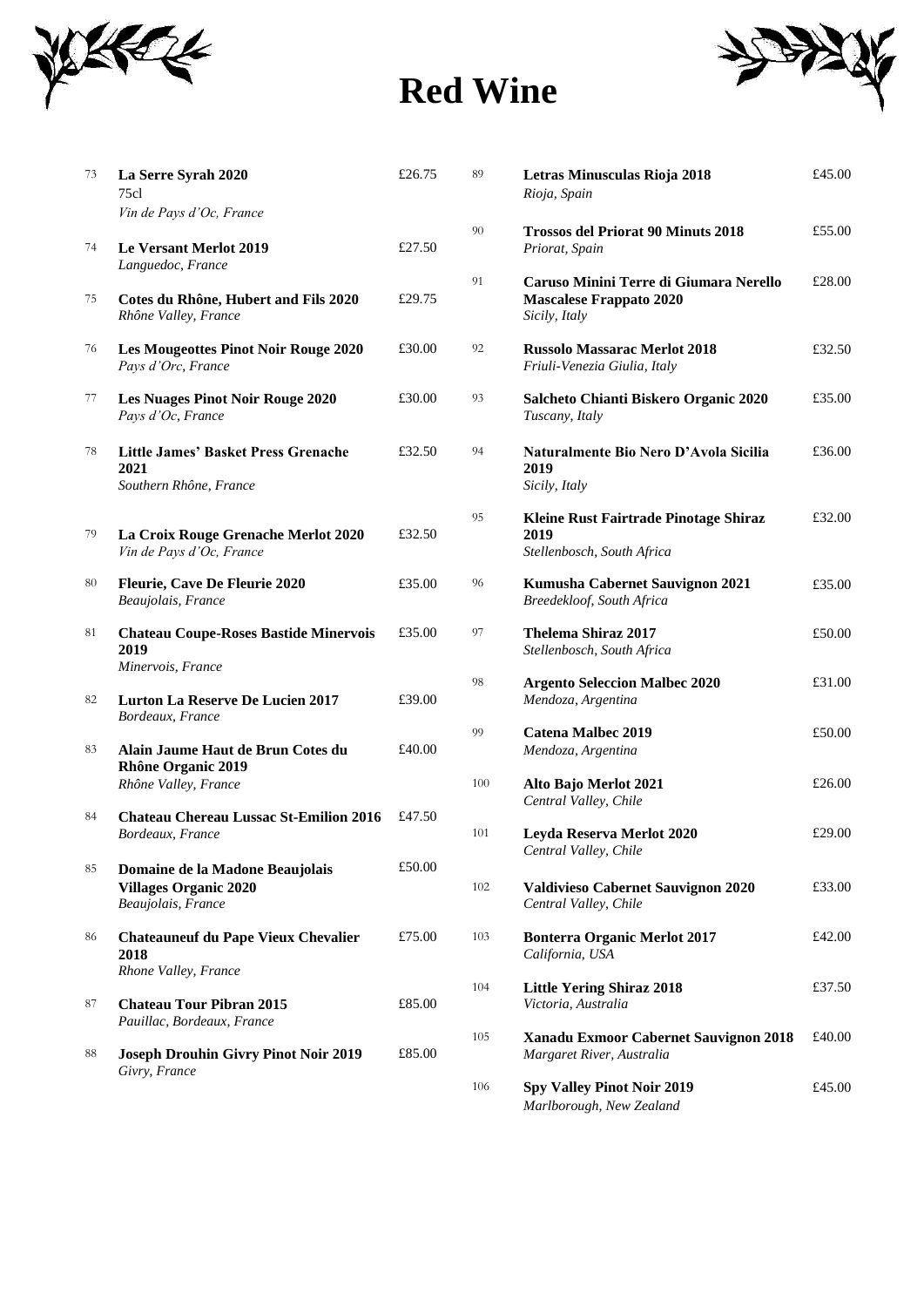

### **White Wine From Greece and Cyprus**



| 51 | Retsina Kourtaki<br>Legendary Greek wine                                                                                                                | <b>Bottle</b><br>Half-Bottle<br>Glass | £24.50<br>£12.50<br>£6.75 | 62 | Kir Yianni, Paranga, Roditis<br>Malagousia, Macedonia 2020<br>Crisply and elegantly aromatic                                  | £33.50 |
|----|---------------------------------------------------------------------------------------------------------------------------------------------------------|---------------------------------------|---------------------------|----|-------------------------------------------------------------------------------------------------------------------------------|--------|
| 52 | <b>Aphrodite NV</b><br>Dry white from Cyprus                                                                                                            |                                       | £25.00                    | 63 | Ktima Mylona Malagousia, Greece 2021<br>Bright lemon colour, very perfumed with<br>aromas of peaches, mango, citrus and basil | £34.00 |
| 53 | Nestor Avarino Trebbiano, Moschofilero<br>Roditis, Greece 2021<br>Delicate aroma of citrus fruits                                                       |                                       | £26.75                    | 64 | Ktima Pavlides "Thema" Assyrtiko<br><b>Sauvignon Blanc, Greece 2021</b>                                                       | £34.00 |
| 54 | Cavino Estate Mantineia, Moschofilero,<br><b>Greece, 2021</b>                                                                                           |                                       | £26.75                    |    | Generous aromas of exotic fruits and<br>fantastic freshness on the finish                                                     |        |
|    | Fresh floral notes with delicious citrus fruit<br>and a crisp grassy finish                                                                             |                                       |                           | 65 | Kir Yianni, Assyrtiko, Greece 2020<br>Intense with refreshing acidity and firm<br>structure                                   | £35.00 |
| 55 | <b>Cavino Estate Atelier, Riesling,</b><br>Greece 2020                                                                                                  |                                       | £27.50                    |    |                                                                                                                               |        |
|    | Intense aromatic character of exotic fruits<br>with mild minerality                                                                                     |                                       |                           | 66 | <b>Lantides Chardonnay, Greece 2020</b><br>Refreshing acidity with pink grapefruit and<br>citrus notes                        | £35.00 |
| 56 | Nico Lazaridi "Queen of Hearts",<br>Assyrtiko/Muscat, Macedonia 2021                                                                                    |                                       | £27.75                    |    |                                                                                                                               |        |
|    | Bright golden colour with subtle white fleshed<br>fruits with mild minerality                                                                           |                                       |                           | 67 | Robola of Kefalonia 2021<br>A traditional wine from Cephalonia, dry<br>and steely                                             | £36.75 |
| 57 | Domaine Porto Carras, White Soul Organic<br>Athiri/Muscat of Alexandria, Halkidiki 2020                                                                 |                                       | 30.00                     |    |                                                                                                                               |        |
|    | Intense aromas of pear, apricot and banana<br>with hints of rose                                                                                        |                                       |                           | 68 | Nico Lazaridi "Lion D'Or" Chardonnay<br>Greece 2021<br>Fruity aromas of citrus, melon and pineapple                           | £37.50 |
| 58 | Athanasiou Assyrtiko, Greece 2021<br>Complicated aromatic potential with variations                                                                     |                                       | £32.00                    |    |                                                                                                                               |        |
|    | of citrus, tropical fruits and jasmine                                                                                                                  |                                       |                           | 69 | Ampeloeis Malagousia, Kavala 2021<br>Complex and aromatic with notes of                                                       | £37.50 |
| 59 | Domaine Hatzimichalis, Alfega Lefkos<br>Sauvignon Blanc/Malagousia/Robola                                                                               |                                       | £32.00                    |    | orange blossom, peach, apricot and orange                                                                                     |        |
|    | Greece 2021<br>Rich pear, vibrant lemon peel and grapefruit<br>aromas mingle with enticing floral nuances                                               |                                       |                           | 70 | Nico Lazaridi, 'Black Sheep' Semillon<br><b>Sauvignon Blanc, Greece 2021</b><br>Melon, cut grass, honey with a citrus core    | £37.50 |
| 60 | Mega Spileo Cuvee Vintage, Malagousia<br><b>Assyrtiko, Chardonnay, Greece 2020</b><br>Nice complexity on the palate and a long<br>refreshing aftertaste |                                       | £32.00                    | 71 | Santo Santorini, Assyrtiko, Greece 2020<br>Lovely minerality and acidity with citrus<br>aromas                                | £50.00 |
| 61 | "Two Moons", George Karamitros,<br><b>Assyrtiko, Greece 2021</b><br>Bright yellow colour and a bouquet of citrus<br>fruits and lemon blossom            |                                       | £32.75                    | 72 | Alpha Estate, Sauvignon Blanc,<br>Greece 2021<br>Fresh and intense bouquet, fruity and herbal<br>with mineral hints           | £55.00 |

| Retsina Kourtaki                                                                           | <b>Bottle</b> | £24.50 | 62 | Kir Yianni, Paranga, Roditis                                                                           | £33.50 |
|--------------------------------------------------------------------------------------------|---------------|--------|----|--------------------------------------------------------------------------------------------------------|--------|
| Legendary Greek wine                                                                       | Half-Bottle   | £12.50 |    | Malagousia, Macedonia 2020                                                                             |        |
|                                                                                            | Glass         | £6.75  |    | Crisply and elegantly aromatic                                                                         |        |
| <b>Aphrodite NV</b>                                                                        |               | £25.00 | 63 | Ktima Mylona Malagousia, Greece 2021                                                                   | £34.00 |
| Dry white from Cyprus                                                                      |               |        |    | Bright lemon colour, very perfumed with<br>aromas of peaches, mango, citrus and basil                  |        |
| Nestor Avarino Trebbiano, Moschofilero                                                     |               | £26.75 |    |                                                                                                        |        |
| Roditis, Greece 2021                                                                       |               |        | 64 | Ktima Pavlides "Thema" Assyrtiko                                                                       | £34.00 |
| Delicate aroma of citrus fruits                                                            |               |        |    | <b>Sauvignon Blanc, Greece 2021</b>                                                                    |        |
| Cavino Estate Mantineia, Moschofilero,                                                     |               | £26.75 |    | Generous aromas of exotic fruits and<br>fantastic freshness on the finish                              |        |
| <b>Greece, 2021</b>                                                                        |               |        |    |                                                                                                        |        |
| Fresh floral notes with delicious citrus fruit<br>and a crisp grassy finish                |               |        | 65 | Kir Yianni, Assyrtiko, Greece 2020<br>Intense with refreshing acidity and firm<br>structure            | £35.00 |
| <b>Cavino Estate Atelier, Riesling,</b>                                                    |               | £27.50 |    |                                                                                                        |        |
| Greece 2020                                                                                |               |        |    |                                                                                                        |        |
| Intense aromatic character of exotic fruits<br>with mild minerality                        |               |        | 66 | <b>Lantides Chardonnay, Greece 2020</b><br>Refreshing acidity with pink grapefruit and<br>citrus notes | £35.00 |
| Nico Lazaridi "Queen of Hearts",                                                           |               | £27.75 |    |                                                                                                        |        |
| Assyrtiko/Muscat, Macedonia 2021                                                           |               |        |    |                                                                                                        |        |
| Bright golden colour with subtle white fleshed                                             |               |        | 67 | Robola of Kefalonia 2021                                                                               | £36.75 |
| fruits with mild minerality                                                                |               |        |    | A traditional wine from Cephalonia, dry<br>and steely                                                  |        |
| <b>Domaine Porto Carras, White Soul Organic</b>                                            |               | 30.00  |    |                                                                                                        |        |
| Athiri/Muscat of Alexandria, Halkidiki 2020                                                |               |        |    |                                                                                                        |        |
| Intense aromas of pear, apricot and banana                                                 |               |        | 68 | Nico Lazaridi "Lion D'Or" Chardonnay                                                                   | £37.50 |
| with hints of rose                                                                         |               |        |    | Greece 2021                                                                                            |        |
|                                                                                            |               |        |    | Fruity aromas of citrus, melon and pineapple                                                           |        |
| Athanasiou Assyrtiko, Greece 2021                                                          |               | £32.00 |    |                                                                                                        |        |
| Complicated aromatic potential with variations                                             |               |        |    |                                                                                                        |        |
| of citrus, tropical fruits and jasmine                                                     |               |        | 69 | Ampeloeis Malagousia, Kavala 2021                                                                      | £37.50 |
|                                                                                            |               |        |    | Complex and aromatic with notes of                                                                     |        |
| Domaine Hatzimichalis, Alfega Lefkos                                                       |               | £32.00 |    | orange blossom, peach, apricot and orange                                                              |        |
| Sauvignon Blanc/Malagousia/Robola                                                          |               |        |    |                                                                                                        |        |
| Greece 2021                                                                                |               |        | 70 |                                                                                                        | £37.50 |
| Rich pear, vibrant lemon peel and grapefruit<br>aromas mingle with enticing floral nuances |               |        |    | Nico Lazaridi, 'Black Sheep' Semillon<br><b>Sauvignon Blanc, Greece 2021</b>                           |        |
|                                                                                            |               |        |    | Melon, cut grass, honey with a citrus core                                                             |        |
| Mega Spileo Cuvee Vintage, Malagousia                                                      |               | £32.00 |    |                                                                                                        |        |
| Assyrtiko, Chardonnay, Greece 2020                                                         |               |        | 71 | Santo Santorini, Assyrtiko, Greece 2020                                                                | £50.00 |
| Nice complexity on the palate and a long                                                   |               |        |    | Lovely minerality and acidity with citrus                                                              |        |
| refreshing aftertaste                                                                      |               |        |    | aromas                                                                                                 |        |
| "Two Moons", George Karamitros,                                                            |               | £32.75 | 72 | Alpha Estate, Sauvignon Blanc,                                                                         | £55.00 |
| Assyrtiko, Greece 2021                                                                     |               |        |    | Greece 2021                                                                                            |        |
| Bright yellow colour and a bouquet of citrus                                               |               |        |    | Fresh and intense bouquet, fruity and herbal                                                           |        |
| fruits and lemon blossom                                                                   |               |        |    | with mineral hints                                                                                     |        |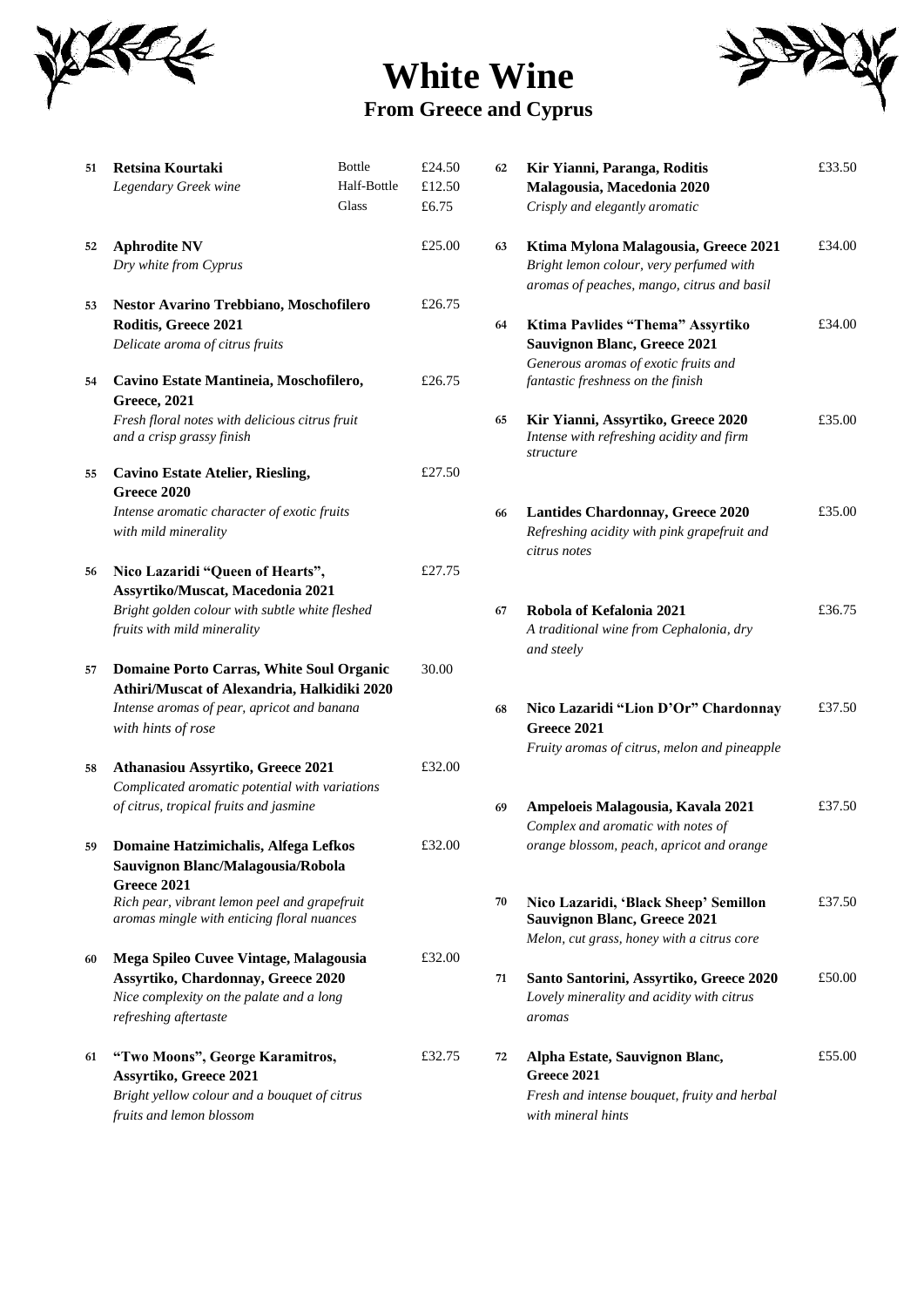

**Red Wine From Greece and Cyprus**



| 109        | <b>Othello Cyprus Dry Red NV</b><br>Full bodied red with ripe aromas and a rich<br>rich fruity flavour                                                      | £25.00           | 119 | Keo Heritage, Maratheftiko, Cyprus 2017<br>Full bodied with a rich, complex bouquet of<br>forest fruits, toasted wood, vanilla and earth   | £35.00 |
|------------|-------------------------------------------------------------------------------------------------------------------------------------------------------------|------------------|-----|--------------------------------------------------------------------------------------------------------------------------------------------|--------|
| 110        | <b>Nestor Avarino, Cabernet Sauvignon</b><br>Merlot/Grenache, Greece 2021<br>Fresh red fruit aroma with gentle tannins                                      | £26.75           | 120 | Lantides Nemea/Agiorgitiko, Greece 2019<br>Gentle tannins, rich body and a balance<br>between acidity, barrel and fruit                    | £37.50 |
| 111        | Nico Lazaridi 'King of Hearts', Xinomavro<br>Merlot, Macedonia 2021<br>Complex berry fruit, with cassis and plum<br>notes, spicy with a long finish         | £27.00           | 121 | Alpha Estate, Axia, Xinomavro/Syrah<br>Macedonia 2018<br>Bouquet of spices with hints of ripe<br>blackberry                                | £38.00 |
| 112<br>113 | Cavino Atelier, Cabernet Sauvignon/<br>Kalavritino, Greece 2020<br>Aromatic notes of red fruits, chocolate, vanilla<br>Domaine Porto Carras, Organic Limnio | £27.50<br>£29.75 | 122 | Pavlides "Thema", Agiorgitiko/Syrah<br><b>Greece 2020</b><br>Combines fresh and ripe berry fruit with<br>spicy and vanilla-like oak aromas | £38.50 |
|            | Cabernet Sauvignon, Halkidiki 2019<br>Deep ruby red colour with and intense fruity<br>nose with fresh herbs and hints of spice.                             |                  | 123 | Athanasiou Gi Fotos, Agiorgitiko<br><b>Greece 2019</b><br>Flavours of ripe sour cherry, butter,<br>cinnamon and black pepper               | £38.50 |
| 114        | Keo Othello Cellar, Red Dry, Cyprus<br>Full bodied dry red with mellow wood and<br>aromas, a soft full palate of fruit and spice                            | £30.00           | 124 | 'Nico Lazaridi "Lion D'Or", Cabernet<br>Sauvignon, Macedonia 2020<br>Deep purple with discrete blackberry and                              | £40.00 |
| 115        | Monte Nero, Nemea, Greece 2021<br>A good example from this region displaying<br>fresh plum and berry flavours                                               | £30.00           | 125 | spice aromas<br>Nico Lazaridi 'Black Sheep', Syrah<br><b>Greece 2020</b><br>Juicy dark bramble fruit with hints of                         | £40.00 |
| 116        | Domaine Hatzimichalis, Alfega Erythros<br><b>Cabernet Sauvignon/Merlot/Cabernet Franc</b>                                                                   | £32.00           |     | chocolate and black pepper                                                                                                                 |        |
|            | Greece 2017<br>Well balance with complex bouquet and rich<br>long lasting taste                                                                             |                  | 126 | <b>Domaine Hatzimichalis Cabernet</b><br>Sauvignon, Greece 2017<br>Aromatic bouquet, vibrant, balanced taste                               | £40.00 |
| 117        | Mega Spileo, Cuvee Vintage, Cabernet<br>Sauvignon/Mavrodaphne/Agiorgitiko,<br><b>Greece 2019</b><br>Intensive notes of red and black fruits                 | £33.50           | 127 | Alpha Estate, Single Vineyard<br>"Turtles", Syrah, Greece 2018<br>Generous, full bodied, chewy, robust wine<br>with a velvety taste        | £45.00 |
| 118        | Kir Yianni, Paranga, Merlot<br>Xinomavro/ Syrah, Macedonia 2020<br>Aromas of red forest-fruits and cherry are<br>enhanced with fine notes of rose petals    | £35.00           | 128 | Alpha Estate Ecosystem, Xinomavro<br><b>Reserve, Vieilles Vignes, Greece 2018</b><br>Full body with rich fruit depth                       | £65.00 |